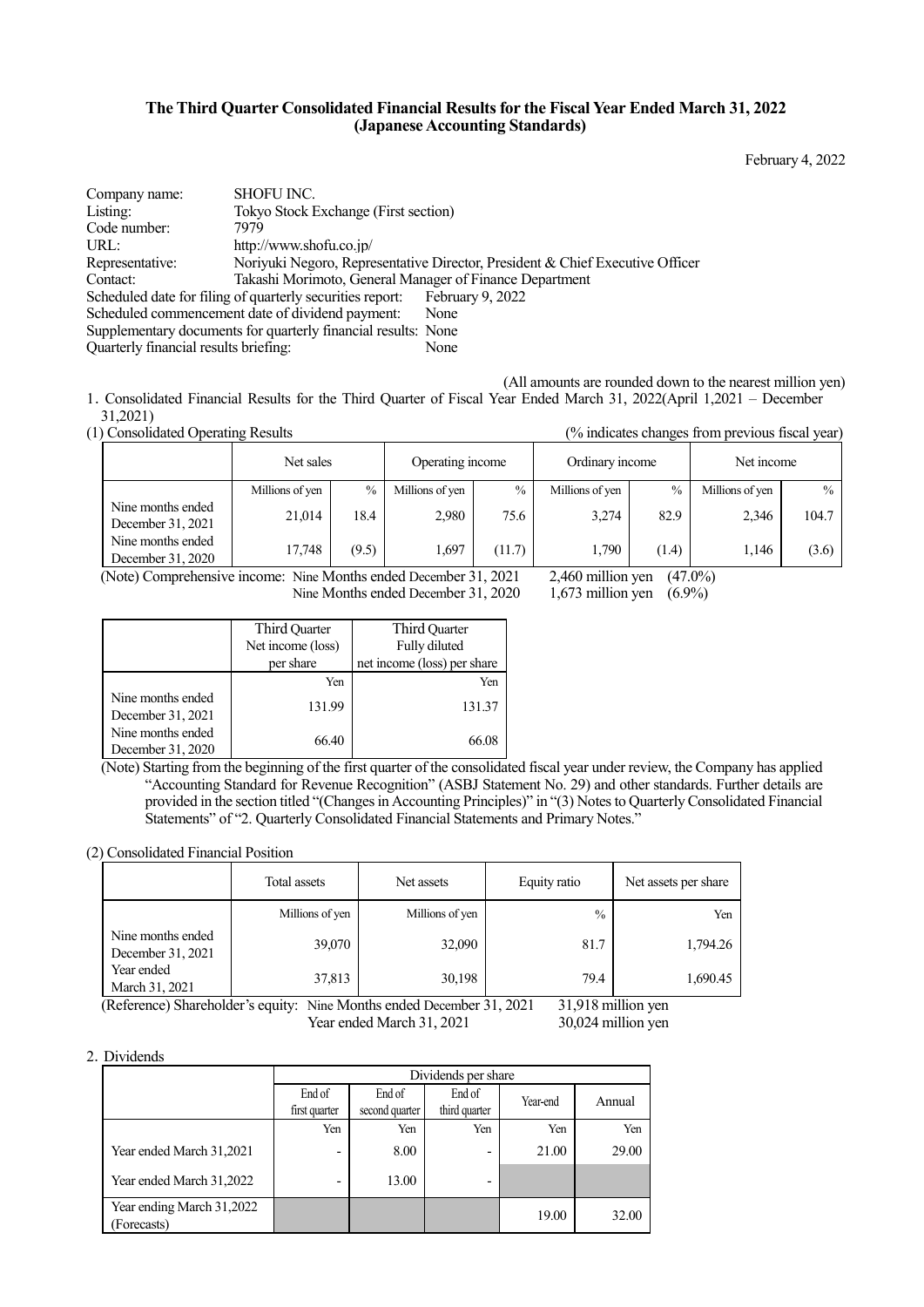(Notes) Revision to the dividend forecast during the current quarter: None

(Notes) Year-end dividends for the fiscal year ended March 31, 2022 include commemorative dividend of 2.0 yen. (The 100th anniversary of company's founding)

3.Consolidated Forecasts for the Fiscal Year Ending March 31, 2022 (April 1, 2021 – March 31, 2022)

|  |  |  | (% indicates changes from previous fiscal year) |  |  |  |
|--|--|--|-------------------------------------------------|--|--|--|
|  |  |  |                                                 |  |  |  |
|  |  |  |                                                 |  |  |  |

|                              |                 | Net sales     |                 | Operating income |                 | Ordinary income |                 | Net income    |        |
|------------------------------|-----------------|---------------|-----------------|------------------|-----------------|-----------------|-----------------|---------------|--------|
|                              | Millions of yen | $\frac{0}{0}$ | Millions of yen | $\frac{0}{0}$    | Millions of yen | $\frac{0}{0}$   | Millions of yen | $\frac{0}{0}$ | Yen    |
| Year ending<br>March 31.2022 | 27.710          | 12.3          | 3.011           | 30.9             | 3.199           | 26.8            | 2,227           | 33.0          | 125.26 |

(Notes) Revision during the current quarter to the performance forecasts: None

\*Notes

(1) Changes in significant subsidiaries during the period (change in scope of consolidation): None

(2) Adoption of accounting methods specific to the preparation of quarterly financial statements: Yes

(3) Changes in accounting principles, procedures, or indication methods:

(a) Changes in accounting standards: Yes

- (b) Changes other than  $(a)$  above: None<br>
(c) Changes in accounting estimates: None
- (c) Changes in accounting estimates: None
- (d) Retrospective restatements:

## (4) Number of shares outstanding (common stock)

|                                                         | (a) Number of shares outstanding at end of period (including treasury stock) |
|---------------------------------------------------------|------------------------------------------------------------------------------|
| As of December 31, 2021:                                | 17,894,089 shares                                                            |
| As of March 31, 2021:                                   | 17,894,089 shares                                                            |
| (b) Number of shares of treasury stock at end of period |                                                                              |
| As of December $31, 2021$ :                             | $105,013$ shares                                                             |
| As of March 31, 2021:                                   | 132,642 shares                                                               |
| (c) Average number of shares during the period          |                                                                              |
| As of December $31, 2021$ :                             | 17,778,033 shares                                                            |
| As of December 31, 2020:                                | 17,261,479 shares                                                            |
|                                                         |                                                                              |

\* This quarterly earnings report is not subject to quarterly review by a certified public accountant or an audit firm.

\*Explanation concerning the appropriate use of business forecasts, and other special items

Business results forecasts and other forward-looking statements included in this document are based on information currently available to the Company and certain assumptions deemed reasonable at the time of writing. Please note that actual business results may differ materially from these forecasts, due to a variety of factors. For information concerning the business results forecasts, please refer to "(3) Explanation of Future Forecast Information including Consolidated Business Results Forecasts" on page 3 of the Accompanying Materials.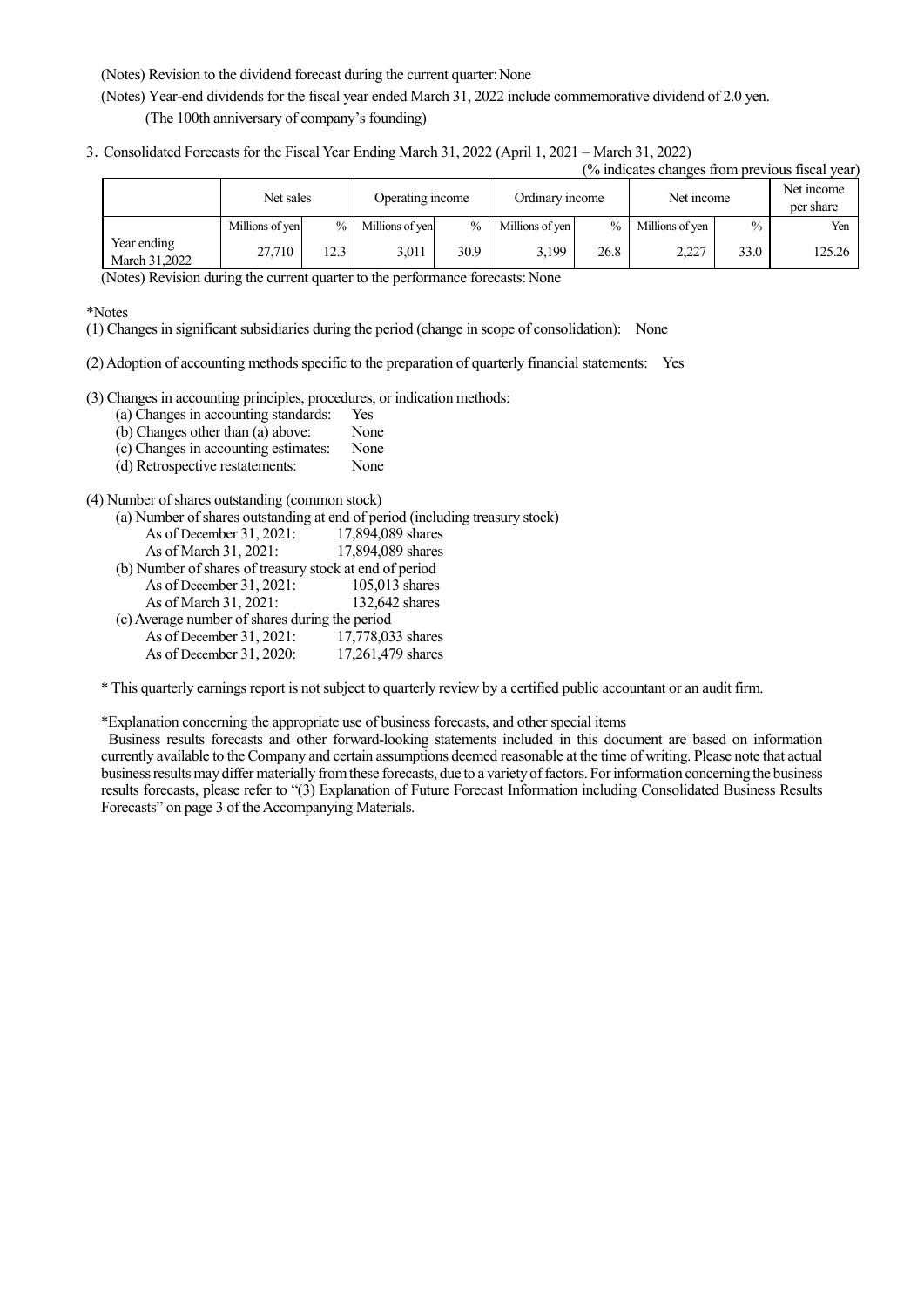# Accompanying Materials-Contents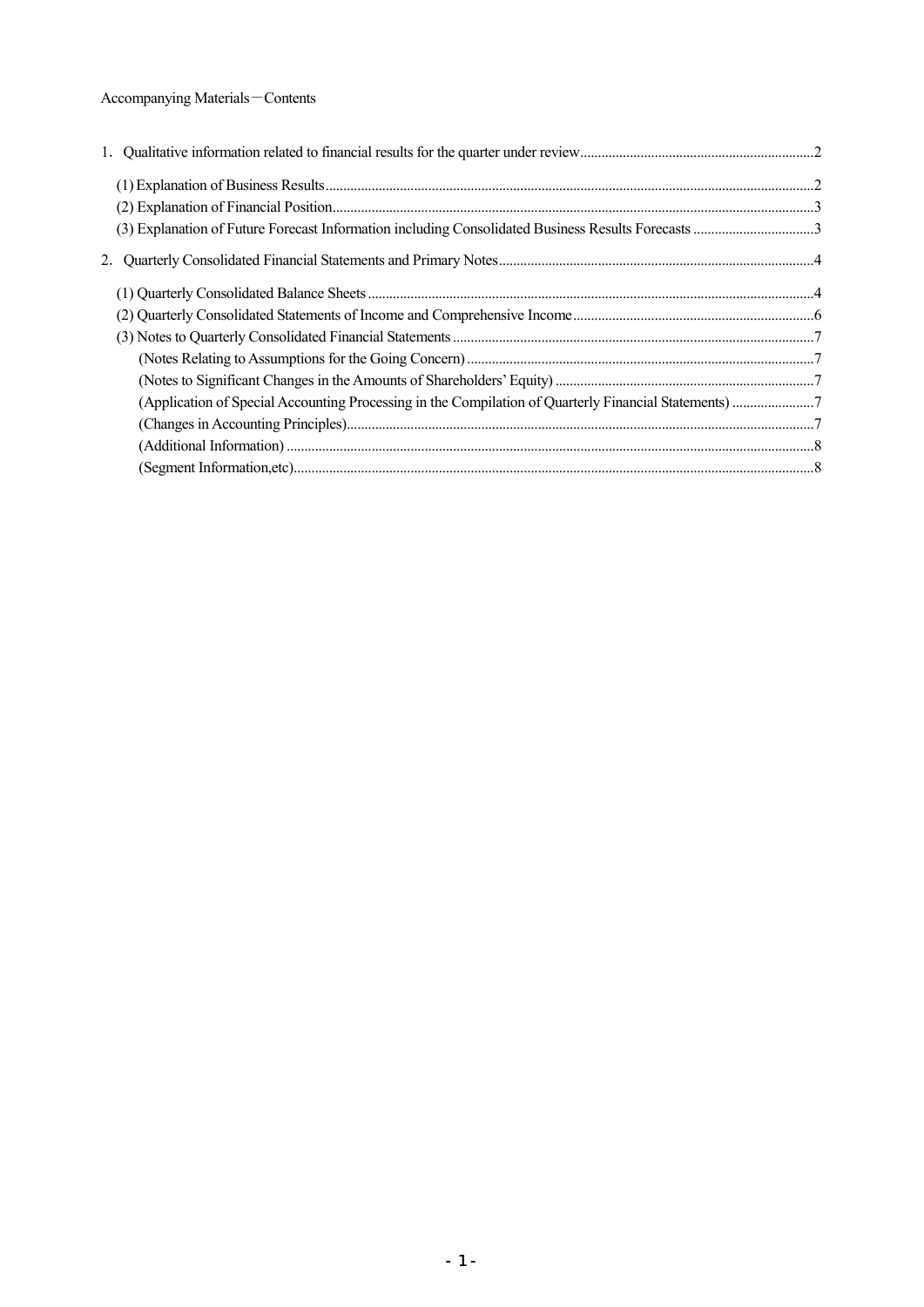- 1. Qualitative information related to financial results for the quarter under review
	- (1) Explanation of Business Results

During the third quarter of the consolidated fiscal year under review, while there were signs of the world economy picking up with the progress in vaccination against the novel coronavirus disease (COVID-19), primarily in Europe and the US, the future economic outlook remained uncertain given that infections with the new variant have spread to various countries. The Japanese economy also saw improvements in corporate revenue and some recovery in capital investments against the backdrop of rising exports in line with economic recovery overseas; however, there still remain concerns about an economic downturn given the rapidly rising number of cases of variant infections.

The Company Group posted net sales of 21,014 million yen for the quarter under review, an increase of 3,265 million yen (18.4%) from the corresponding period of the previous consolidated fiscal year, due to solid overseas sales. Overseas sales, which are included in net sales, increased by 3,303 million yen (43.5%) to 10,901 million yen (51.9% of net sales).

Operating income increased by 1,283 million yen (75.6%) from the corresponding period of the previous consolidated fiscal year to 2,980 million thanks to a growth in sales despite an increase in selling, general, and administrative expenses owing to the gradual relaxation of restrictions on sales activities.

Ordinary income increased by 1,484 million yen (82.9%) from the corresponding period of the previous consolidated fiscal year to 3,274 million yen after increased earnings growth was experienced thanks to decreases in non-operating expenses.

As a result of posting 40 million yen in loss on retirement of non-current assets as extraordinary losses, profit attributable to owners of parent, after deducting tax expenses, increased by 1,200 million yen (104.7%) from the corresponding period of the previous consolidated fiscal year to 2,346 million yen.

As a result of these factors, net sales, operating income, ordinary income and profit all reached record highs for a nine months period.

Starting from the beginning of the first quarter of the consolidated fiscal year under review, the Company has applied "Accounting Standard for Revenue Recognition" (ASBJ Statement No. 29) and other standards. Further details are provided in the section titled "(Changes in Account Principles)" in "(3) Notes to Quarterly Consolidated Financial Statements" of "2. Quarterly Consolidated Financial Statements and Primary Notes."

## (Dental business)

Domestically, "BeautiBond Xtreme," a dentine bonding product for dental use launched during the period under review and "SHOFU BLOCK HC HARD Ⅱ," a resin material for dental cutting processing launched during previous fiscal year, among other products, contributed to sales, making for increased sales over the corresponding period of the previous consolidated fiscal year. Looking overseas, enabling us to expand sales of existing products primarily in North America, Europe and China and resulting in favorable sales in various regions. Also, with the impact of foreign exchange fluctuations, we saw increased sales over the corresponding period of the previous consolidated fiscal year.

As a result of these factors, net sales for the quarter under review increased 3,351 million yen (20.9%) from the corresponding period of the previous consolidated fiscal year to 19,357 million yen, and operating income increased 1,336 million yen (87.3%) to 2,867 million yen, despite an increase in selling, general, and administrative expenses.

#### (Nail care business)

Domestically, due to the impact of restrictions on activities with the reemergence of infections and as a result of the tapering of stay-at-home demand, we saw a decrease in sales of our mainstay gel nail-related products, resulting in a decrease in sales over the corresponding period of the previous consolidated fiscal year. Looking overseas, although online sales were favorable thanks to proactive promotional activities using social media in the US, resulting in an increase in sales over the corresponding period of the previous consolidated fiscal year, sales in Taiwan decreased due to the rapid spread of infections, resulting in a decrease in sales over the corresponding period of the previous consolidated fiscal year.

As a result of these factors, net sales for the quarter under review decreased 97 million yen (5.8%) from the corresponding period of the previous consolidated fiscal year to 1,588 million yen, and operating income decreased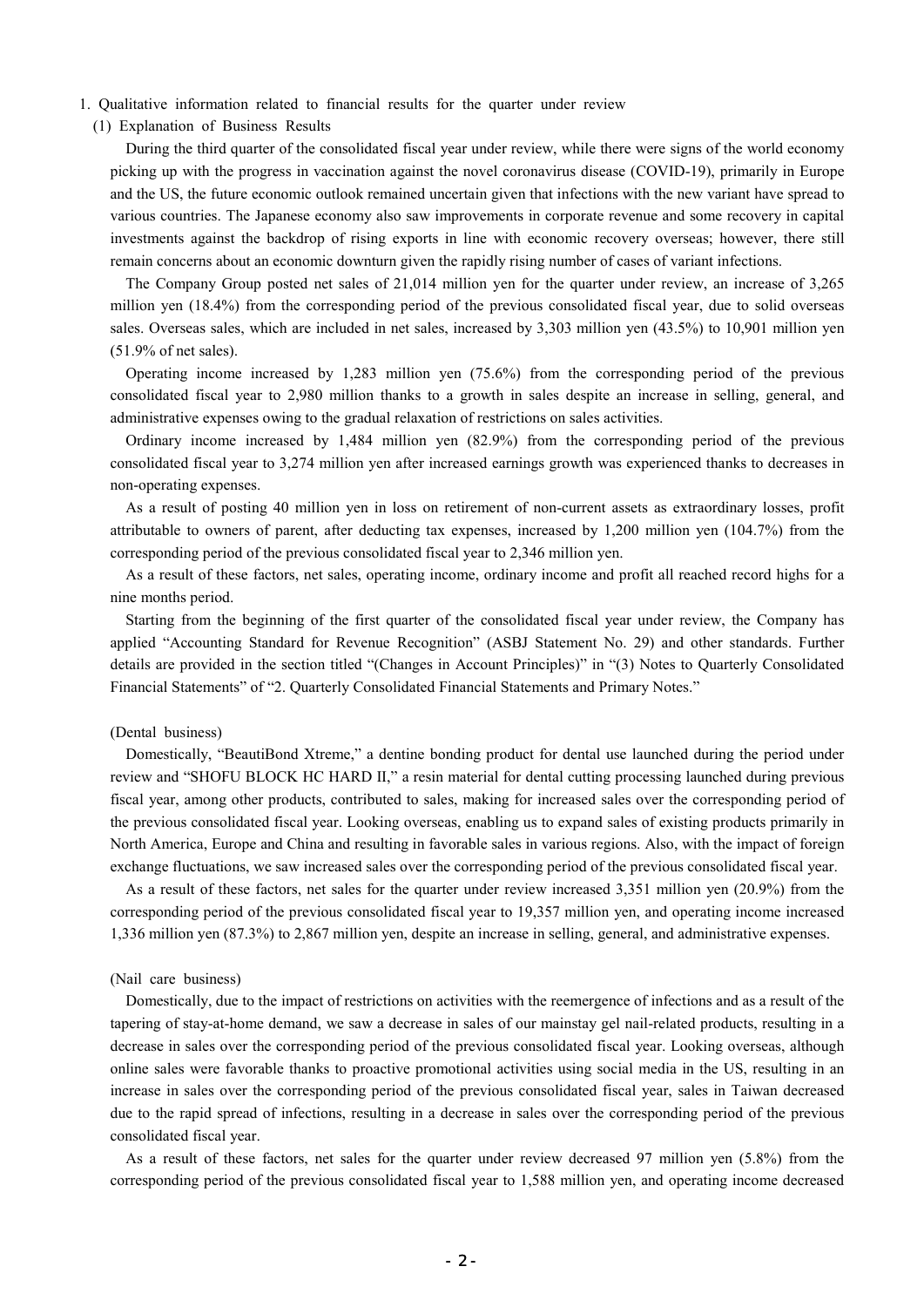56 million yen (35.4%) to 103 million yen.

(Other businesses)

SHOFU PRODUCTS KYOTO INC., a Group company, uses its dental abrasives manufacturing technology to manufacture and sell industrial abrasives. Net sales in the "other businesses" segment for the quarter under review increased 11 million yen (20.7%) from the corresponding period of the previous consolidated fiscal year to 68 million yen, and operating income increased 4 million yen (410.2%) to 5 million yen.

## (2) Explanation of Financial Position

Total assets at the end of the quarter under review increased by 1,257 million yen from the end of the previous consolidated fiscal year to 39,070 million yen. The primary factors were increases in cash and deposits, merchandises and finished goods.

Liabilities decreased by 635 million yen to 6,979 million yen. The primary factors were decreases in Long-term loans payable.

Net assets increased by 1,892 million yen to 32,090 million yen. The primary factors were increases in Retained earnings.

As a result of the above, the capital-to-assets ratio rose to 81.7%, an increase of 2.3 points from the end of the previous consolidated fiscal year.

(3) Explanation of Future Forecast Information including Consolidated Business Results Forecasts

We have not revised the performance forecast for the fiscal year ending March 31, 2022, as announced on October 26, 2021.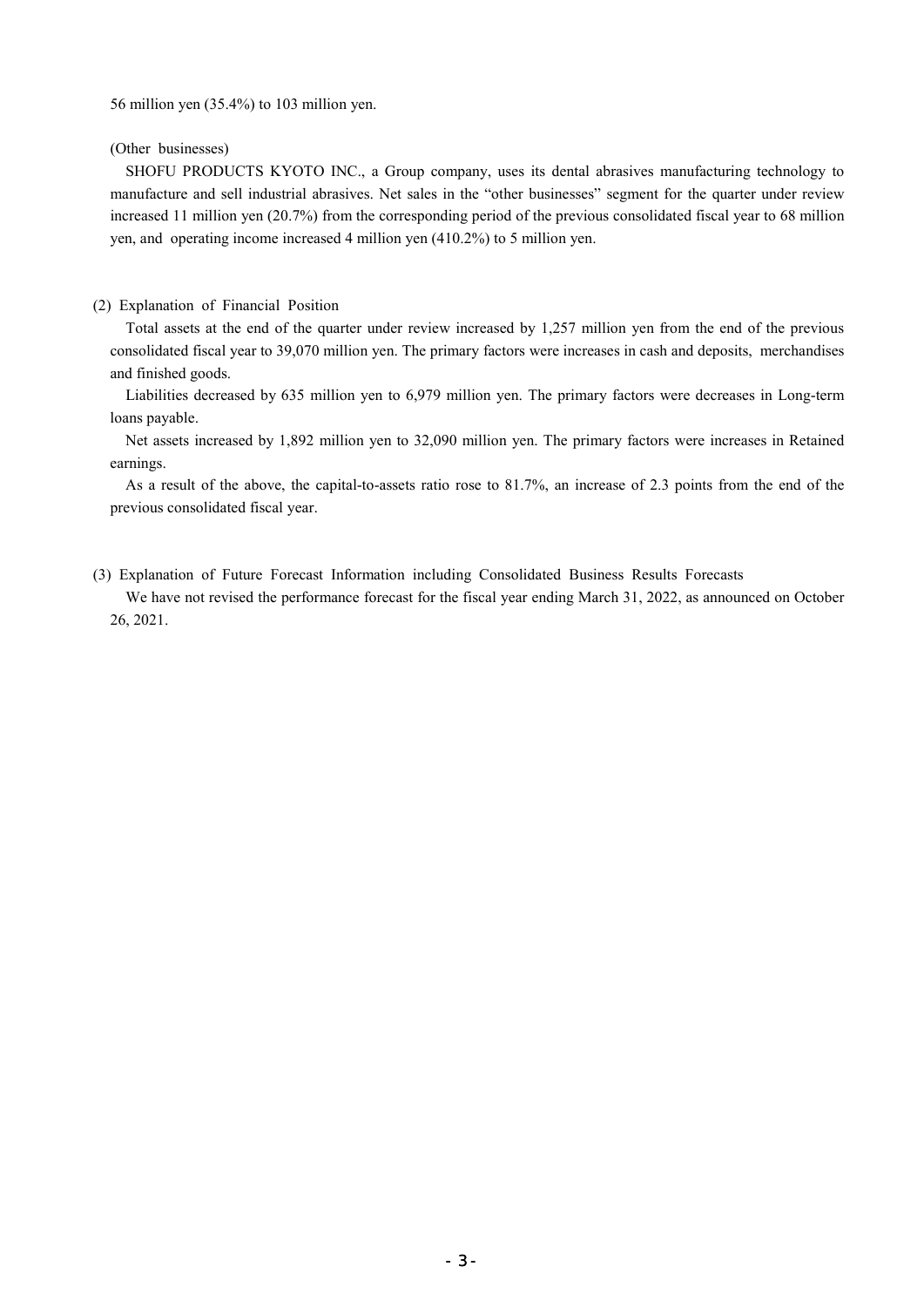# **2. Quarterly Consolidated Financial Statements and Primary Notes**

# **(1)Quarterly Consolidated Balance Sheets**

|                                     |                       | (Millions of yen)         |
|-------------------------------------|-----------------------|---------------------------|
|                                     | Previous fiscal year  | End of Third Quarter of   |
|                                     | (as of March 31,2021) | <b>Fiscal 2021.</b>       |
|                                     |                       | (as of December 31, 2021) |
| <b>Assets</b>                       |                       |                           |
| <b>Current assets</b>               |                       |                           |
| Cash and deposits                   | 6,943                 | 7,732                     |
| Notes and accounts receivable-trade | 3,205                 | 3,266                     |
| Merchandises and finished goods     | 4,815                 | 5,237                     |
| Work in process                     | 1,222                 | 1,138                     |
| Raw materials and supplies          | 1,040                 | 1,188                     |
| Other                               | 611                   | 652                       |
| Allowance for doubtful accounts     | (10)                  | (4)                       |
| <b>Total current assets</b>         | 17,829                | 19,210                    |
| <b>Noncurrent assets</b>            |                       |                           |
| Property, plant and equipment       |                       |                           |
| Buildings and structures            | 9,694                 | 9,706                     |
| Accumulated depreciation            | (5,744)               | (5,831)                   |
| Buildings and structures, net       | 3,949                 | 3,874                     |
| Other                               | 11,048                | 11,416                    |
| Accumulated depreciation            | (6,989)               | (7,088)                   |
| Other, net                          | 4,058                 | 4,328                     |
| Total property, plant and equipment | 8,008                 | 8,202                     |
| Intangible assets                   | 340                   | 374                       |
| Investments and other assets        |                       |                           |
| Investment securities               | 9,977                 | 9,643                     |
| Net defined benefit asset           | 1,134                 | 1,125                     |
| Other                               | 529                   | 520                       |
| Allowance for doubtful accounts     | (6)                   | (5)                       |
| Total investments and other assets  | 11,635                | 11,283                    |
| <b>Total non-current assets</b>     | 19,983                | 19,859                    |
| <b>Total assets</b>                 | 37,813                | 39,070                    |
|                                     |                       |                           |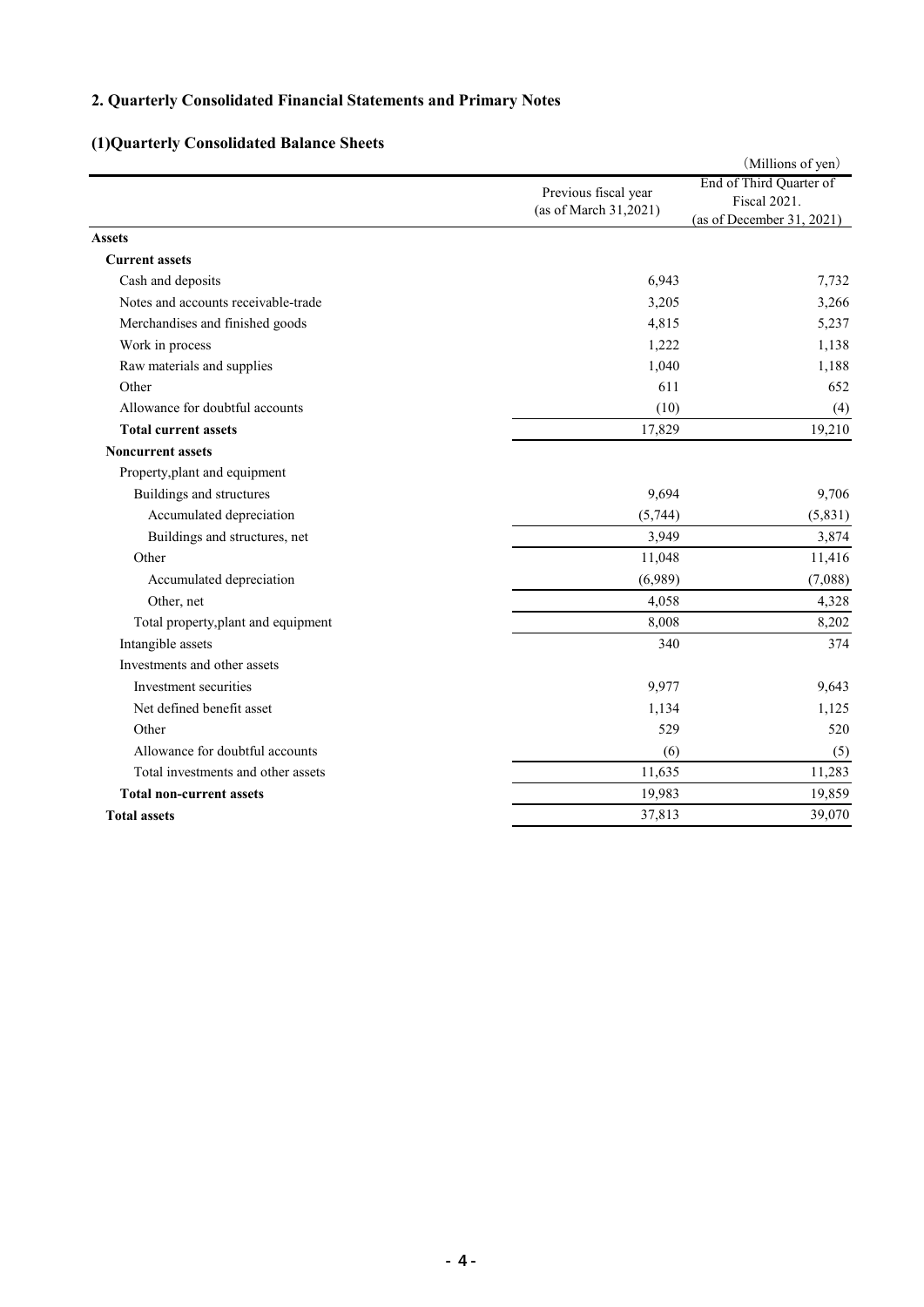| Previous fiscal year<br><b>Fiscal 2021.</b><br>(as of March 31,2021)<br>(as of December 31, 2021)<br>Liabilities<br><b>Current liabilities</b><br>Accounts payable-trade<br>898<br>688<br>Short-term loans payable<br>98<br>Current portion of long-term loans payable<br>584<br>Income taxes payable<br>428<br>Provision for directors' bonuses<br>42<br>Other<br>2,159<br>4,212<br><b>Total current liabilities</b><br><b>Noncurrent liabilities</b><br>1,190<br>Long-term loans payable<br>Net defined benefit liability<br>243<br>Other<br>1,967<br>3,402<br><b>Total noncurrent liabilities</b><br><b>Total liabilities</b><br>7,614<br><b>Net assets</b><br>Shareholders' equity<br>Capital stock<br>5,968<br>6,097<br>Capital surplus<br>Retained earnings<br>14,116<br>Treasury shares<br>(145)<br>26,037<br>Total shareholders' equity<br>Accumulated other comprehensive income<br>Valuation difference on available-for-sale securities<br>3,457<br>Foreign currency translation adjustment<br>(114)<br>201<br>Remeasurements of defined benefit plans<br>644<br>3,987<br>Total accumulated other comprehensive income<br>116<br><b>Subscription rights to shares</b><br>57<br><b>Non-controlling interests</b><br>30,198<br><b>Total net assets</b><br><b>Total liabilities and net assets</b><br>37,813 |  | (Millions of yen)       |  |
|----------------------------------------------------------------------------------------------------------------------------------------------------------------------------------------------------------------------------------------------------------------------------------------------------------------------------------------------------------------------------------------------------------------------------------------------------------------------------------------------------------------------------------------------------------------------------------------------------------------------------------------------------------------------------------------------------------------------------------------------------------------------------------------------------------------------------------------------------------------------------------------------------------------------------------------------------------------------------------------------------------------------------------------------------------------------------------------------------------------------------------------------------------------------------------------------------------------------------------------------------------------------------------------------------------------------|--|-------------------------|--|
|                                                                                                                                                                                                                                                                                                                                                                                                                                                                                                                                                                                                                                                                                                                                                                                                                                                                                                                                                                                                                                                                                                                                                                                                                                                                                                                      |  | End of Third Quarter of |  |
|                                                                                                                                                                                                                                                                                                                                                                                                                                                                                                                                                                                                                                                                                                                                                                                                                                                                                                                                                                                                                                                                                                                                                                                                                                                                                                                      |  |                         |  |
|                                                                                                                                                                                                                                                                                                                                                                                                                                                                                                                                                                                                                                                                                                                                                                                                                                                                                                                                                                                                                                                                                                                                                                                                                                                                                                                      |  |                         |  |
|                                                                                                                                                                                                                                                                                                                                                                                                                                                                                                                                                                                                                                                                                                                                                                                                                                                                                                                                                                                                                                                                                                                                                                                                                                                                                                                      |  |                         |  |
|                                                                                                                                                                                                                                                                                                                                                                                                                                                                                                                                                                                                                                                                                                                                                                                                                                                                                                                                                                                                                                                                                                                                                                                                                                                                                                                      |  |                         |  |
|                                                                                                                                                                                                                                                                                                                                                                                                                                                                                                                                                                                                                                                                                                                                                                                                                                                                                                                                                                                                                                                                                                                                                                                                                                                                                                                      |  |                         |  |
|                                                                                                                                                                                                                                                                                                                                                                                                                                                                                                                                                                                                                                                                                                                                                                                                                                                                                                                                                                                                                                                                                                                                                                                                                                                                                                                      |  |                         |  |
|                                                                                                                                                                                                                                                                                                                                                                                                                                                                                                                                                                                                                                                                                                                                                                                                                                                                                                                                                                                                                                                                                                                                                                                                                                                                                                                      |  | 847                     |  |
|                                                                                                                                                                                                                                                                                                                                                                                                                                                                                                                                                                                                                                                                                                                                                                                                                                                                                                                                                                                                                                                                                                                                                                                                                                                                                                                      |  | 685                     |  |
|                                                                                                                                                                                                                                                                                                                                                                                                                                                                                                                                                                                                                                                                                                                                                                                                                                                                                                                                                                                                                                                                                                                                                                                                                                                                                                                      |  | 29                      |  |
|                                                                                                                                                                                                                                                                                                                                                                                                                                                                                                                                                                                                                                                                                                                                                                                                                                                                                                                                                                                                                                                                                                                                                                                                                                                                                                                      |  | 2,036                   |  |
|                                                                                                                                                                                                                                                                                                                                                                                                                                                                                                                                                                                                                                                                                                                                                                                                                                                                                                                                                                                                                                                                                                                                                                                                                                                                                                                      |  | 4,287                   |  |
|                                                                                                                                                                                                                                                                                                                                                                                                                                                                                                                                                                                                                                                                                                                                                                                                                                                                                                                                                                                                                                                                                                                                                                                                                                                                                                                      |  |                         |  |
|                                                                                                                                                                                                                                                                                                                                                                                                                                                                                                                                                                                                                                                                                                                                                                                                                                                                                                                                                                                                                                                                                                                                                                                                                                                                                                                      |  | 687                     |  |
|                                                                                                                                                                                                                                                                                                                                                                                                                                                                                                                                                                                                                                                                                                                                                                                                                                                                                                                                                                                                                                                                                                                                                                                                                                                                                                                      |  | 239                     |  |
|                                                                                                                                                                                                                                                                                                                                                                                                                                                                                                                                                                                                                                                                                                                                                                                                                                                                                                                                                                                                                                                                                                                                                                                                                                                                                                                      |  | 1,764                   |  |
|                                                                                                                                                                                                                                                                                                                                                                                                                                                                                                                                                                                                                                                                                                                                                                                                                                                                                                                                                                                                                                                                                                                                                                                                                                                                                                                      |  | 2,691                   |  |
|                                                                                                                                                                                                                                                                                                                                                                                                                                                                                                                                                                                                                                                                                                                                                                                                                                                                                                                                                                                                                                                                                                                                                                                                                                                                                                                      |  | 6,979                   |  |
|                                                                                                                                                                                                                                                                                                                                                                                                                                                                                                                                                                                                                                                                                                                                                                                                                                                                                                                                                                                                                                                                                                                                                                                                                                                                                                                      |  |                         |  |
|                                                                                                                                                                                                                                                                                                                                                                                                                                                                                                                                                                                                                                                                                                                                                                                                                                                                                                                                                                                                                                                                                                                                                                                                                                                                                                                      |  |                         |  |
|                                                                                                                                                                                                                                                                                                                                                                                                                                                                                                                                                                                                                                                                                                                                                                                                                                                                                                                                                                                                                                                                                                                                                                                                                                                                                                                      |  | 5,968                   |  |
|                                                                                                                                                                                                                                                                                                                                                                                                                                                                                                                                                                                                                                                                                                                                                                                                                                                                                                                                                                                                                                                                                                                                                                                                                                                                                                                      |  | 6,123                   |  |
|                                                                                                                                                                                                                                                                                                                                                                                                                                                                                                                                                                                                                                                                                                                                                                                                                                                                                                                                                                                                                                                                                                                                                                                                                                                                                                                      |  | 15,859                  |  |
|                                                                                                                                                                                                                                                                                                                                                                                                                                                                                                                                                                                                                                                                                                                                                                                                                                                                                                                                                                                                                                                                                                                                                                                                                                                                                                                      |  | (115)                   |  |
|                                                                                                                                                                                                                                                                                                                                                                                                                                                                                                                                                                                                                                                                                                                                                                                                                                                                                                                                                                                                                                                                                                                                                                                                                                                                                                                      |  | 27,835                  |  |
|                                                                                                                                                                                                                                                                                                                                                                                                                                                                                                                                                                                                                                                                                                                                                                                                                                                                                                                                                                                                                                                                                                                                                                                                                                                                                                                      |  |                         |  |
|                                                                                                                                                                                                                                                                                                                                                                                                                                                                                                                                                                                                                                                                                                                                                                                                                                                                                                                                                                                                                                                                                                                                                                                                                                                                                                                      |  | 3,300                   |  |
|                                                                                                                                                                                                                                                                                                                                                                                                                                                                                                                                                                                                                                                                                                                                                                                                                                                                                                                                                                                                                                                                                                                                                                                                                                                                                                                      |  |                         |  |
|                                                                                                                                                                                                                                                                                                                                                                                                                                                                                                                                                                                                                                                                                                                                                                                                                                                                                                                                                                                                                                                                                                                                                                                                                                                                                                                      |  | 579                     |  |
|                                                                                                                                                                                                                                                                                                                                                                                                                                                                                                                                                                                                                                                                                                                                                                                                                                                                                                                                                                                                                                                                                                                                                                                                                                                                                                                      |  | 4,082                   |  |
|                                                                                                                                                                                                                                                                                                                                                                                                                                                                                                                                                                                                                                                                                                                                                                                                                                                                                                                                                                                                                                                                                                                                                                                                                                                                                                                      |  | 116                     |  |
|                                                                                                                                                                                                                                                                                                                                                                                                                                                                                                                                                                                                                                                                                                                                                                                                                                                                                                                                                                                                                                                                                                                                                                                                                                                                                                                      |  | 56                      |  |
|                                                                                                                                                                                                                                                                                                                                                                                                                                                                                                                                                                                                                                                                                                                                                                                                                                                                                                                                                                                                                                                                                                                                                                                                                                                                                                                      |  | 32,090                  |  |
|                                                                                                                                                                                                                                                                                                                                                                                                                                                                                                                                                                                                                                                                                                                                                                                                                                                                                                                                                                                                                                                                                                                                                                                                                                                                                                                      |  | 39,070                  |  |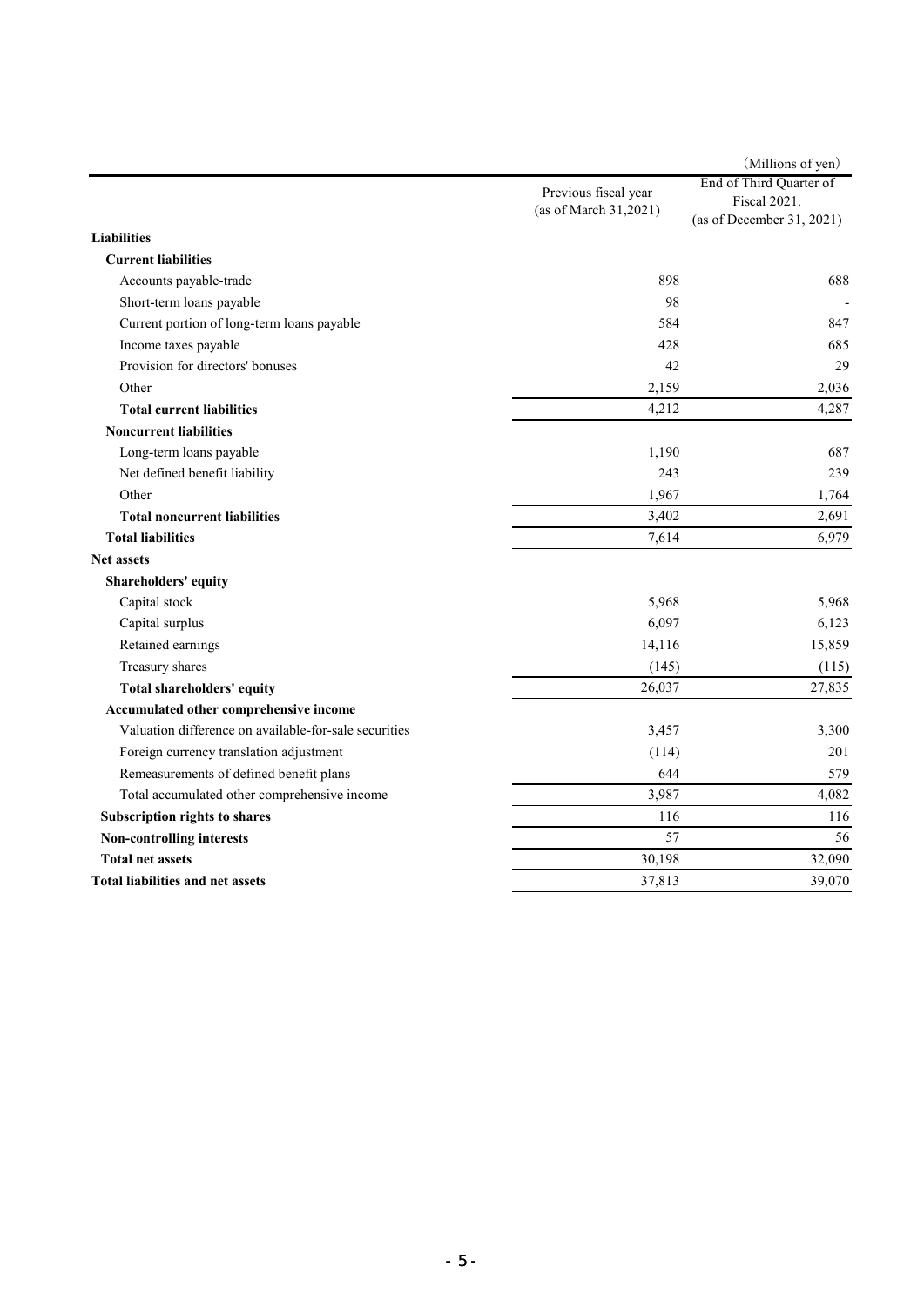|                                                             |                                                     | (Millions of yen)                                   |
|-------------------------------------------------------------|-----------------------------------------------------|-----------------------------------------------------|
|                                                             | Third Quarter of Fiscal 2020<br>(from April 1, 2020 | Third Quarter of Fiscal 2021<br>(from April 1, 2021 |
|                                                             | to December 31, 2020)                               | to December 31, 2021)                               |
| <b>Net sales</b>                                            | 17,748                                              | 21,014                                              |
| <b>Cost of sales</b>                                        | 7,941                                               | 8,864                                               |
| <b>Gross profit</b>                                         | 9,806                                               | 12,149                                              |
| Selling, general, and administrative expenses               | 8,109                                               | 9,169                                               |
| <b>Operating profit</b>                                     | 1,697                                               | 2,980                                               |
| Non-operating income                                        |                                                     |                                                     |
| Interest income                                             | 10                                                  | 16                                                  |
| Dividend income                                             | 89                                                  | 97                                                  |
| Membership fee income                                       | 49                                                  | 61                                                  |
| Foreign exchange gains                                      | 45                                                  | 114                                                 |
| Subsidy income                                              | 175                                                 | 27                                                  |
| Other                                                       | 91                                                  | 146                                                 |
| <b>Total non-operating income</b>                           | 462                                                 | 464                                                 |
| Non-operating expenses                                      |                                                     |                                                     |
| Interest expenses                                           | 7                                                   | 6                                                   |
| Sales discounts                                             | 121                                                 |                                                     |
| Membership fee                                              | 84                                                  | 108                                                 |
| Share issuance costs                                        | 98                                                  |                                                     |
| Share of loss of entities accounted for using equity method | 12                                                  | 20                                                  |
| Other                                                       | 44                                                  | 34                                                  |
| <b>Total non-operating expenses</b>                         | 369                                                 | 170                                                 |
| Ordinary profit                                             | 1,790                                               | 3,274                                               |
| <b>Extraordinary losses</b>                                 |                                                     |                                                     |
| Loss on retirement of non-current assets                    |                                                     | 40                                                  |
| Loss on remittance fraud at overseas subsidiary             | 101                                                 |                                                     |
| Total extraordinary losses                                  | 101                                                 | 40                                                  |
| Profit before income taxes                                  | 1,689                                               | 3,234                                               |
| <b>Income taxes</b>                                         | 524                                                 | 872                                                 |
| Profit                                                      | 1,164                                               | 2,361                                               |
| Profit attributable to non-controlling interests            | 18                                                  | 14                                                  |
| Profit attributable to owners of parent                     | 1,146                                               | 2,346                                               |

# **(2) Quarterly Consolidated Statements of Income and Comprehensive Income Quarterly Consolidated Statements of Income**

# **Quarterly Consolidated Statements of Comprehensive Income**

| y was very componented benefitence or comprehense encom        |                              |                              |
|----------------------------------------------------------------|------------------------------|------------------------------|
|                                                                |                              | (Millions of yen)            |
|                                                                | Third Quarter of Fiscal 2020 | Third Quarter of Fiscal 2021 |
|                                                                | (from April $1,2020$         | (from April 1, 2021          |
|                                                                | to December 31, 2020)        | to December 31, 2021)        |
| Profit                                                         | 1,164                        |                              |
| Other comprehensive income                                     |                              |                              |
| Valuation difference on available-for-sale securities          | 469                          | (156)                        |
| Foreign currency translation adjustment                        | 57                           | 319                          |
| Remeasurements of defined benefit plans, net of tax            | (17)                         | (64)                         |
| Total other comprehensive income                               | 509                          | 98                           |
| Comprehensive income                                           | 1,673                        | 2,460                        |
| Comprehensive income attributable to:                          |                              |                              |
| Comprehensive income attributable to owners of parent          | 1,654                        | 2,441                        |
| Comprehensive income attributable to non-controlling interests | 19                           | 18                           |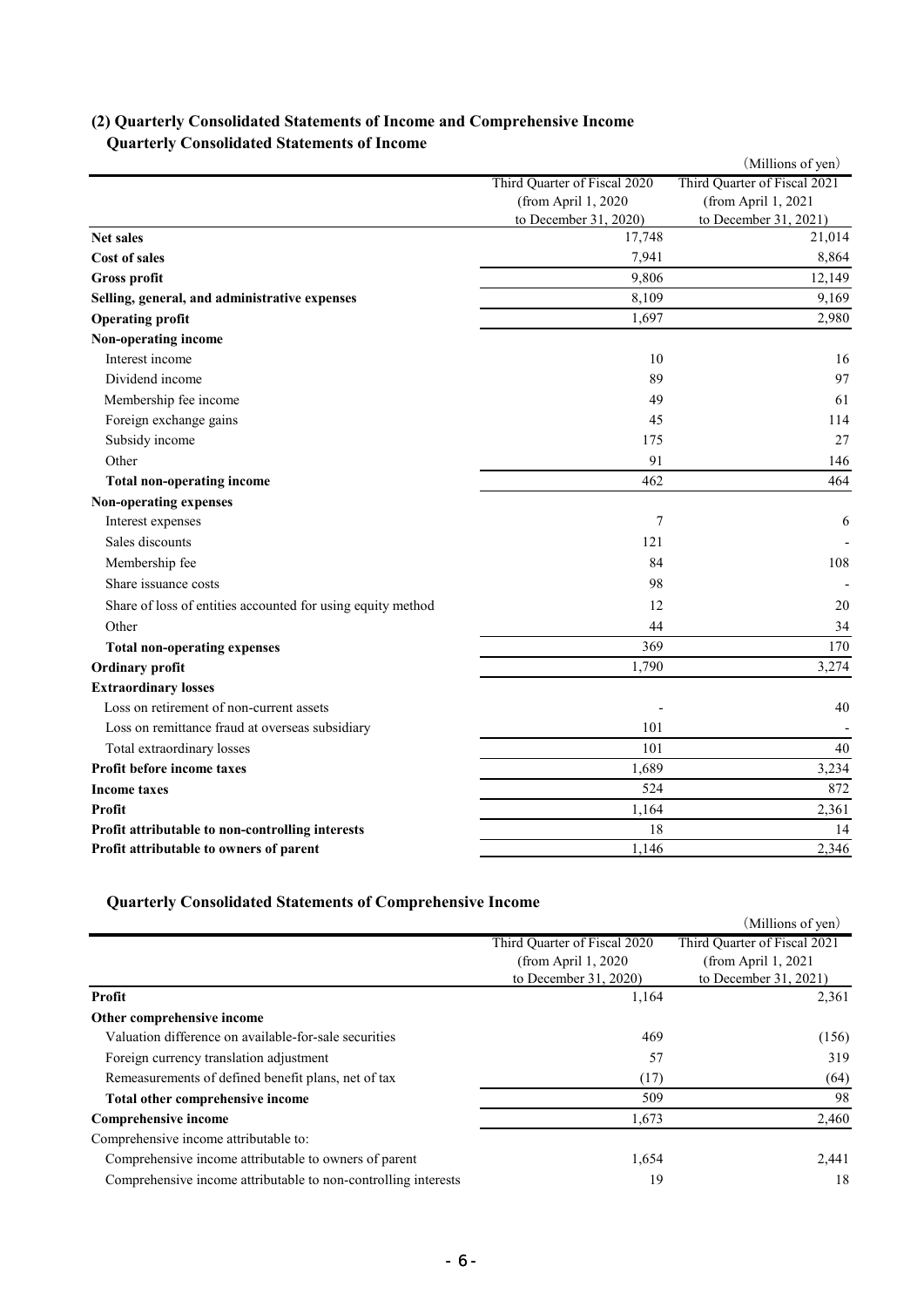#### (3) Notes to Quarterly Consolidated Financial Statements

```
(Notes Relating to Assumptions for the Going Concern)
   Not applicable.
```
(Notes to Significant Changes in the Amounts of Shareholders' Equity) Not applicable.

(Application of Special Accounting Processing in the Compilation of Quarterly Financial Statements)

(Calculation of tax expenses)

To calculate tax expenses, we made a reasonable estimate of the effective tax rate after the application of tax effect accounting to current net income before tax for the current consolidated fiscal year and then multiplied the current net income before tax for the quarter under review by the estimated effective tax rate. However, where use of the estimated effective tax rate to calculate tax expenses would result in an unreasonable figure, we have used the legal effective tax rate instead.

#### (Changes in Accounting Principles)

(Application of Accounting Standard for Revenue Recognition, Etc.)

Starting from the beginning of the first quarter of the consolidated fiscal year under review, we have applied "Accounting Standard for Revenue Recognition" (ASBJ Statement No. 29 of March 31, 2020; hereinafter referred to as the "Standard for Revenue Recognition") and other standards. Accordingly, we now recognize revenue in amounts projected to be received in exchange for goods or services at the point in time when the control over the promised goods or services have been transferred to the customer. As a result of this, some expenses which we had previously recorded as cost of sales and selling, general, and administrative expenses, as well as sales discounts, which were previously recorded as non-operating expenses, have been deducted from net sales as amounts constituting compensation paid to customers, starting from the first quarter of the consolidated fiscal year under review.

The Standard for Revenue Recognition and other standards are applied in accordance with the transitional procedures outlined in the proviso of item 84 of the Standard for Revenue Recognition. The new standard is applied from beginning of the first quarter of the consolidated fiscal year under review, and the cumulative amount of impact of retrospectively applying this new standard to periods prior to the beginning of the first quarter of the consolidated fiscal year under review is added to or deducted from the balance of retained earnings at the beginning of the first quarter of the consolidated fiscal year under review.

As a result, in the third quarter of the consolidated fiscal year under review, net sales decreased by 140 million yen. In addition, operating income decreased by 115 million yen due to a decrease of 16 million yen in cost of sales and a decrease of 8 million yen in selling, general, and administrative expenses. However, due to a decrease of 118 million yen in non-operating expenses, the impacts on ordinary income and profit before income taxes were minor. The impact on the beginning balance of retained earnings was minor as well.

The information for the previous consolidated fiscal year has not been reclassified to reflect the change in the method of presentation in accordance with the transitional procedures outlined in item 89-2 of the Standard for Revenue Recognition. Furthermore, in accordance with the transitional procedures stipulated in item 28-15 of "Accounting Standard for Quarterly Financial Reporting" (ASBJ Statement No. 12 of March 31, 2020), we have not provided information on the disaggregation of revenue arising from contracts with customers for the third quarter of the previous consolidated fiscal year.

#### (Application of Accounting Standard for Fair Value Measurement, Etc.)

Starting from the beginning of the first quarter of the consolidated fiscal year under review, we have applied "Accounting Standard for Fair Value Measurement" (ASBJ Statement No. 30 of July 4, 2019; hereinafter referred to as the "Fair Value Measurement Standard") and other standards. New accounting principles stipulated by the Fair Value Measurement Standard will be applied prospectively in accordance with the transitional procedures outlined in item 19 of the Fair Value Measurement Standard and item 44-2 of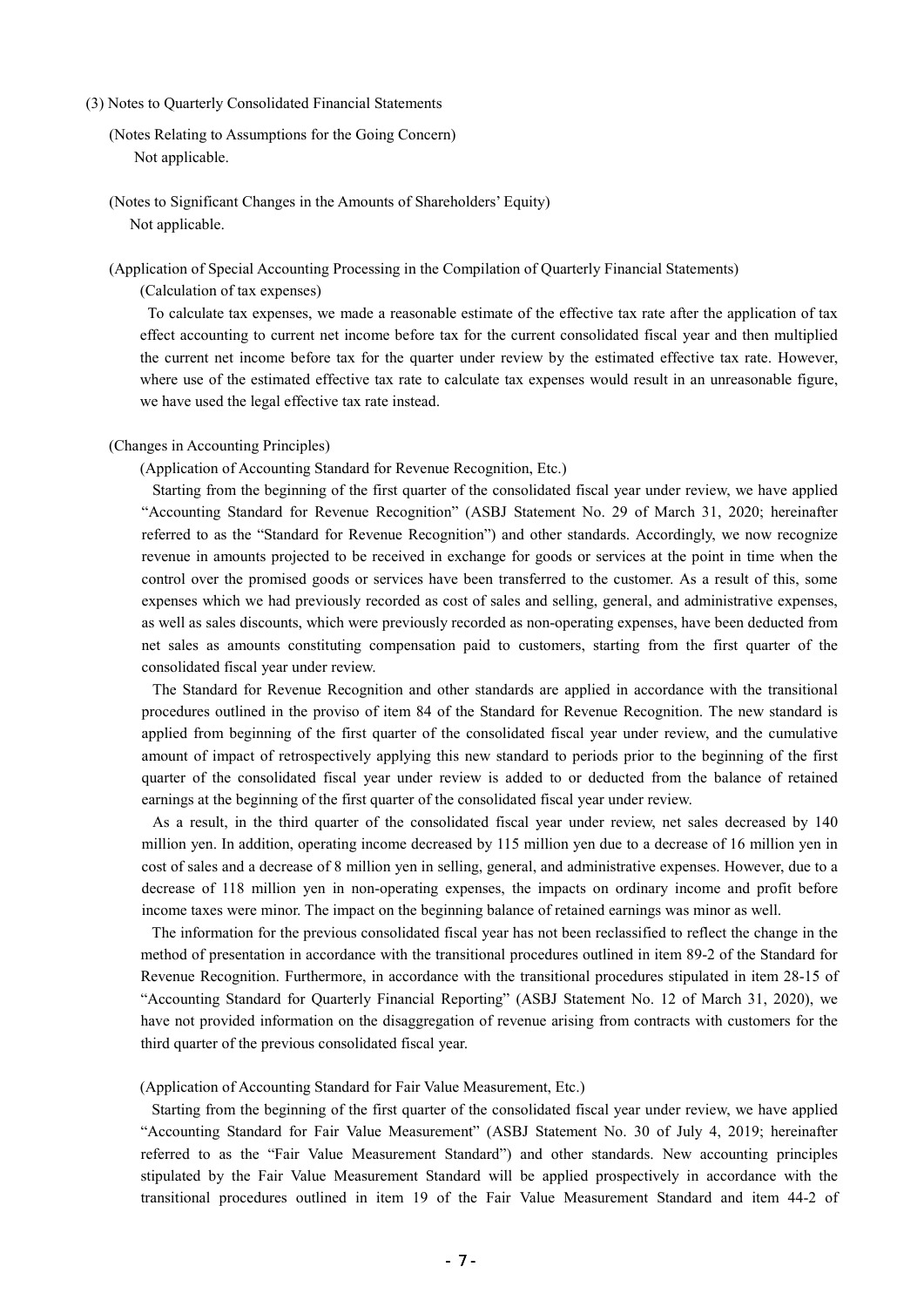"Accounting Standard for Financial Instruments" (ASBJ Statement No. 10 of July 4, 2019). The application of these standards has no impact on the quarterly consolidated financial statements.

## (Additional Information )

(Application of Tax Effect Accounting with regard to the Transition from the Consolidated Taxation System to the Group Tax Sharing System)

The Company and some of its domestic consolidated subsidiaries do not apply Paragraph 44 of the "Implementation Guidance on Tax Effect Accounting" (ASBJ Guidance No. 28, February 16, 2018) to items revised under the non-consolidated taxation system in connection with the transition to the group tax sharing system established under the "Act for Partial Amendment of the Income Tax Act, etc." (Act No. 8 of 2020) and the transition to the group tax sharing system otherwise, per application of Paragraph 3 of the "Practical Solution on the Treatment of Tax Effect Accounting for the Transition from the Consolidated Taxation System to the Group Tax Sharing System" (PITF No. 39, March 31, 2020), but instead apply the pre-amendment income tax provisions to the amount of deferred tax assets and deferred tax liabilities.

(Segment Information,etc)

Previous fiscal year (April 1, 2020-December 31, 2020)

1.Information regarding sales, gains (losses) by reportable segment

(Millions of yen)

|                                 | Dental       | Reporting segment<br>Nail care | Other            | Total  | Adjustment<br>$*1$ | Consolidated<br>financial<br>statements |
|---------------------------------|--------------|--------------------------------|------------------|--------|--------------------|-----------------------------------------|
|                                 | business     | business                       | businesses       |        |                    | $*2$                                    |
| Net sales                       |              |                                |                  |        |                    |                                         |
| (1) Sales to external customers | 16,005       | 1,686                          | 56               | 17,748 |                    | 17,748                                  |
| (2) Internal sales or transfers | $\mathbf{0}$ |                                | 3                | 3      | (3)                |                                         |
| Total                           | 16,005       | 1,686                          | 59               | 17,751 | (3)                | 17,748                                  |
| Segment profit                  | 1,531        | 160                            | $\boldsymbol{0}$ | 1,692  | 4                  | 1,697                                   |

\*1 The ¥4 million adjustment to segment profit/loss serves to cancel out transactions between segments.

\*2 Segment profit equals the operating income on quarterly consolidated financial statements.

Fiscal year under review (April 1, 2021-December 31, 2021)

1.Information regarding sales, gains (losses) by reportable segment and revenue decomposition information

(Millions of yen)

|                                 | Dental<br>business | Reporting segment<br>Nail care<br>business | Other<br>businesses | Total          | Adjustment<br>$*1$ | Consolidated<br>financial<br>statements<br>$*2$ |  |
|---------------------------------|--------------------|--------------------------------------------|---------------------|----------------|--------------------|-------------------------------------------------|--|
| Net sales                       |                    |                                            |                     |                |                    |                                                 |  |
| (1) Sales to external customers | 19,357             | 1,588                                      | 68                  | 21,014         |                    | 21,014                                          |  |
| (2) Internal sales or transfers |                    |                                            | 4                   | $\overline{4}$ | (4)                |                                                 |  |
| Total                           | 19,357             | 1,588                                      | 72                  | 21,018         | (4)                | 21,014                                          |  |
| Segment profit(loss)            | 2,867              | 103                                        | 5                   | 2,976          | 4                  | 2,980                                           |  |

\*1 The ¥4 million adjustment to segment profit/loss serves to cancel out transactions between segments.

\*2 Segment profit equals the operating income on quarterly consolidated financial statements.